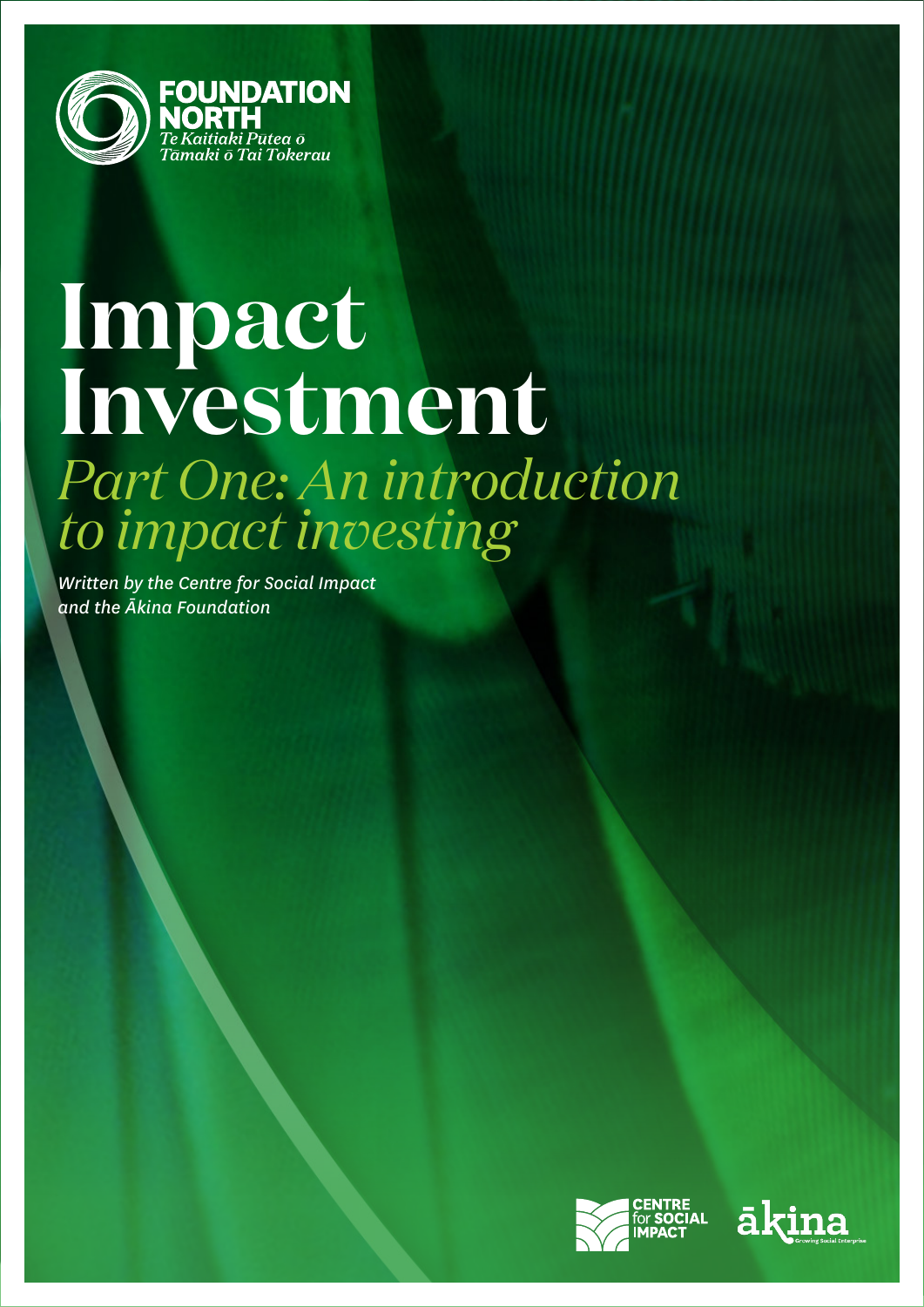## Purpose

Foundation North commissioned this report in order to better understand the nature of impact investing, and the possibilities it provides to increase the reach of a foundation's impact.

The original report was prepared by the Centre for Social Impact and the Ākina Foundation in 2017. It has been packaged into two publications for the benefit of community organisations, social enterprises and businesses and foundations in New Zealand.

## These reports explore:

## **Part one: An introduction to impact investing**

- The nature and scope of impact investing
- Who and what impact investment can support

### **Part two: Engaging in impact investing**

- Considerations for foundations in New Zealand thinking about impact investment
- Illustrative examples of strategies for impact investing by foundations

**The reports will be most useful to community organisations, social enterprises and social businesses that are interested in finding out more about impact investment (Part One) and to community, family and other philanthropic foundations that would like to find out more about how to engage with impact investing (Part Two).**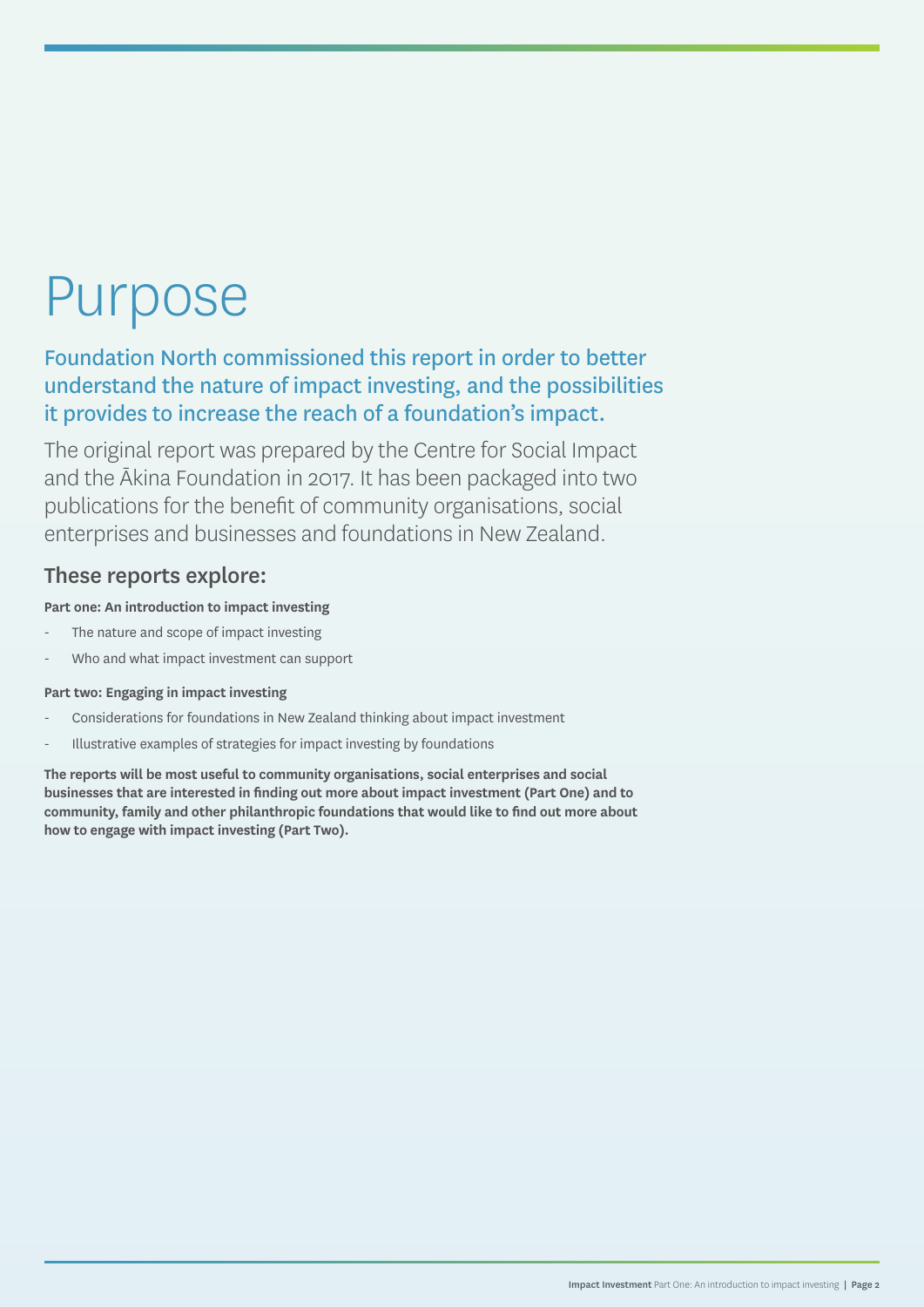## **Contents**

| <b>Purpose</b>                                                | $\mathbf{2}$       |
|---------------------------------------------------------------|--------------------|
| <b>Contents</b>                                               | 3                  |
| <b>Summary</b>                                                | $\overline{\bf 4}$ |
| Part One: An Introduction to Impact Investing                 | 6                  |
| 1. What is impact investing?                                  | 6                  |
| 2. What's driving these developments?                         | 9                  |
| 3. The New Zealand context                                    | 12                 |
| 4. What types of organisation can use impact investment?      | 14                 |
| 5. What role does investment play?                            | 15                 |
| 6. What forms of investment can different organisations take? | 15                 |
| 7. What are the barriers to impact investment?                | 16                 |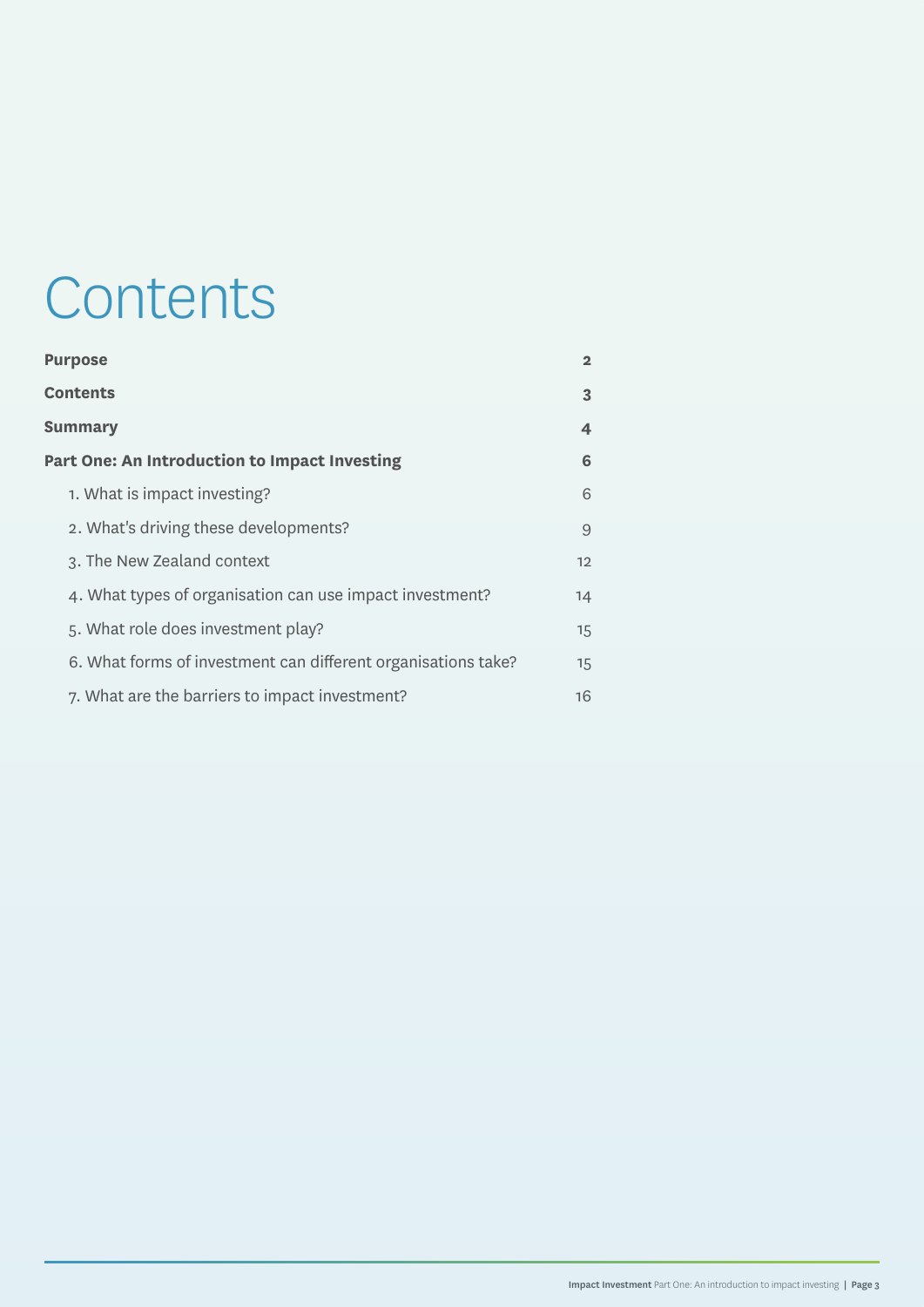# Summary

## **Part one:** An introduction to impact investing

Impact investing refers to investments made into companies, organisations, assets and funds with the intention to generate a positive social or environmental impact alongside a financial return. While impact investing is a small sub-set of the investment sector, the term still represents a broad range of activity, for example:

**A "finance-first" impact fund seeks to deliver market-rate returns for investors while investing in businesses in sectors that are looking at achieving social or environmental outcomes**

#### **An "impact-first" fund will provide loans to social service providers or community groups at a below-market rate because they are unable to access finance elsewhere.**

The impact investing sector has grown into a significant market internationally. The development of the sector around the world has been driven by the recognition that philanthropic and public funds are insufficient to address the scale of social and environmental challenges facing the world today.

The social sector itself has been transforming in order to find new ways of addressing these challenges, including the rise of trading charities, social enterprises, social businesses and social service providers that are engaging differently with governments. This has created the opportunity for impact investing to serve as an additional tool for financing organisations that are having a social impact.

Members of the Global Impact Investing Network (GIIN), founded in 2009, are now reporting an aggregate US\$114 billion in funds under management (FUM). Charitable trusts and foundations are significant contributors to the sector, with a 2012 study undertaken by GIIN showing that investments made by charitable trusts and foundations account for just under 50% of the overall impact investing market.

#### **Internationally, and in New Zealand, philanthropic funders are engaging in impact investment in order to:**

- provide access to capital for social impact organisations that cannot access sufficient capital from mainstream philanthropic grant programmes, or other investors
- provide access to capital for social impact organisations where philanthropic capital alone is not sufficient to meet capital requirements
- increase the range of organisations that have a social or environmental impact e.g. social businesses
- increase the range of financing options for both funders and social impact organisations e.g. loans, patient capital, equity, quasi-equity and guarantees
- participate in investment activities (as investor, funder or capacity builder) with other parties in order to unlock new capital that creates impact and furthers mission
- make the available capital go further by 'recycling' funds over time so that the capital can be used more than once
- increase the impact of capital investments under management (compared with mainstream commercial investments) where assets can make a significant difference if intentionally invested for impact with an expected 'market-rate' return

#### **The opportunity for the philanthropic sector is to engage in or leverage the following types of financing:**

- Seed: patient capital that supports innovation and development of social impact organisations
- Growth: investment to scale social sector activities that are proven to work
- Working capital: supporting social sector organisations to deliver on large-scale contracts by providing up-front capital in the form of a loan
- Asset purchase: providing loans to social sector organisations to purchase large-scale assets that further their ability to deliver on social outcomes. Loans, rather than equity, are preferred, given the not-for-profit nature of the sector.

For organisations in the social sector, new and additional sources of capital such as these will increase their ability to access capital at a level that goes beyond what is traditionally available through grant funding.

In New Zealand, over 50% of social sector income now comes from trading activities. Despite this income generation capacity, the sector is not yet able to address society's challenges sustainably and at a scale that is necessary to overcome them.

These trading activities, however, mean that social sector organisations have capacity to service investment, and these organisations are increasingly seeking to learn more about how they can access this type of funding. This has resulted in a number of parties beginning to build investment infrastructure including managed investment funds, social finance intermediaries and social impact bonds. This new activity is only starting to scratch the surface of the demand. Much more will be required in order to make investment an accessible and efficient option for social sector organisations.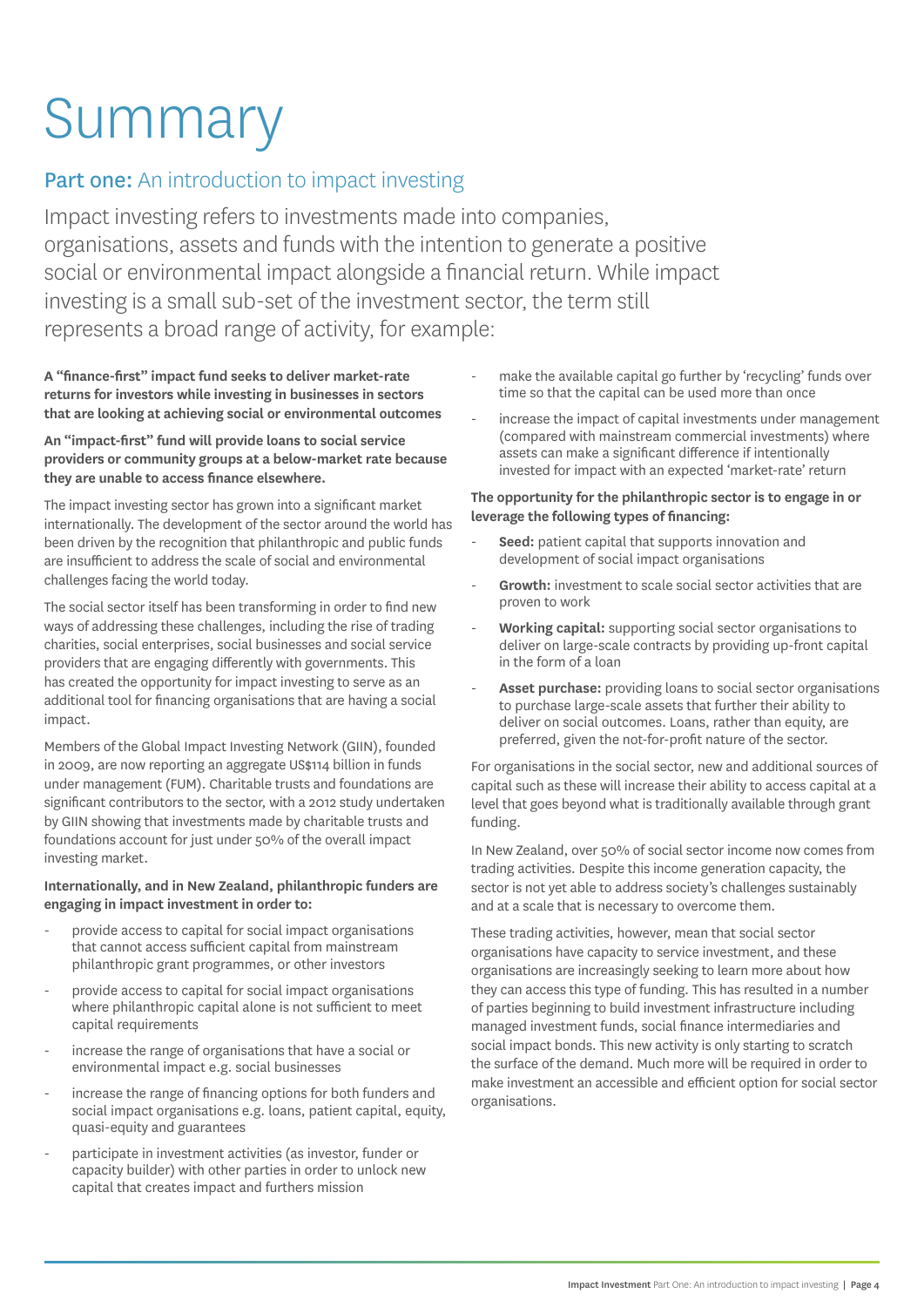## Part two: Engaging in impact investing

**Internationally, philanthropic sector impact investment makes up almost half of the impact investing market, and in New Zealand, a number of community trusts and family foundations already engage in mission-related investment.**

This report seeks to give practical considerations for engaging in impact investment. Any trust or foundation must act within the bounds of the law and its governing documents. While this report does not seek to give legal advice it does provide an understanding of the relevant duties, and clarifies that "prudent" investment and the "fiduciary duty" do not always require the maximisation of return according to its risk profile for each individual investment. For example, an investment made for the purposes of furthering a foundation's charitable purposes or strategic programmes that provides a sub-market rate of return may still be prudent if there is careful consideration of the investment and how to offset this shortfall.

The report then sets some context for engaging in impact investing. It sets out the life stages of a trading enterprise and how investment is used to support its activities at each stage. It also explores the pros and cons of investing indirectly, through intermediaries, or directly into social impact organisations, including managing transaction costs, ensuring the right expertise is present, and the extent to which fit-for purpose support to social organisations can be achieved.

Finally, the report sets out some practical guidance on what to consider in determining if and how to engage in impact investment. Five illustrative strategies are provided that cater to different drivers for engaging in impact investment. These are presented for discussion and exploration of options to feed strategy development.

Should any organisation choose to pursue one or more of these options we would recommend that a more intensive strategy development and action planning process be carried out.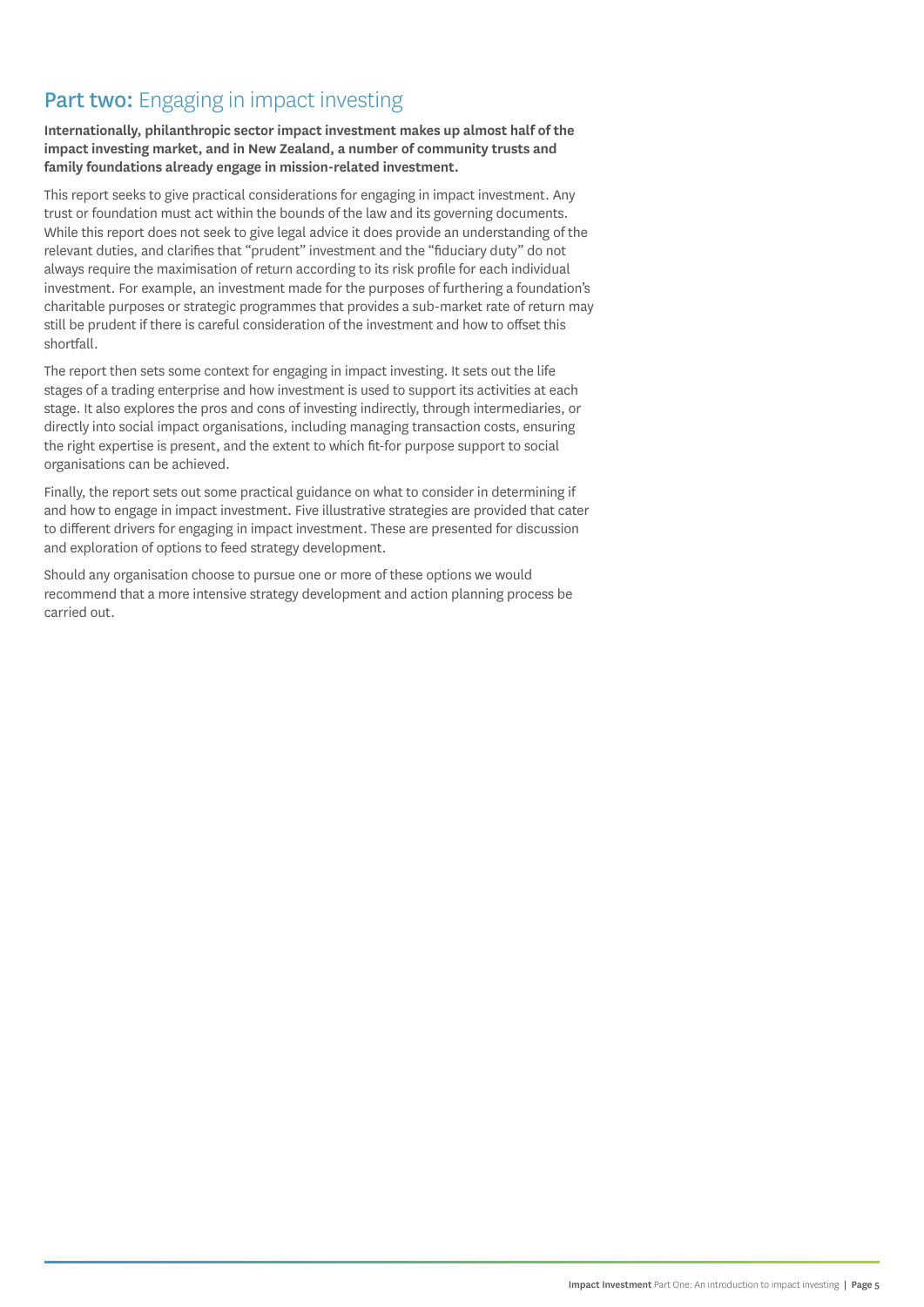## Part One: An introduction to impact investing

## 1. What is impact investing?

Impact investing refers to investments made into companies, organisations, assets and funds that are intended to generate a positive social or environmental impact alongside a financial return.<sup>1</sup> The practice of impact investing involves three core characteristics:

- **Intentionality** an investor's intention to have a positive social or environmental impact through investments
- **Expectation of return** the investment is expected to generate a financial return on capital or, at minimum, a return of capital
- **Impact measurement** a commitment by the investee to measure and report on the social or environmental performance and the progress of underlying investments, ensuring transparency and accountability

## 1.1 Merging motivations

The practices and motivations of investment and philanthropy have traditionally been divided. Due to a number of factors, however, aspects of these worlds are now converging. This is creating an investment continuum, which links traditional investing with traditional philanthropy (grants) through sustainable and responsible investment, impact investment, and venture philanthropy. These approaches differ in the degree to which they integrate societal and financial considerations.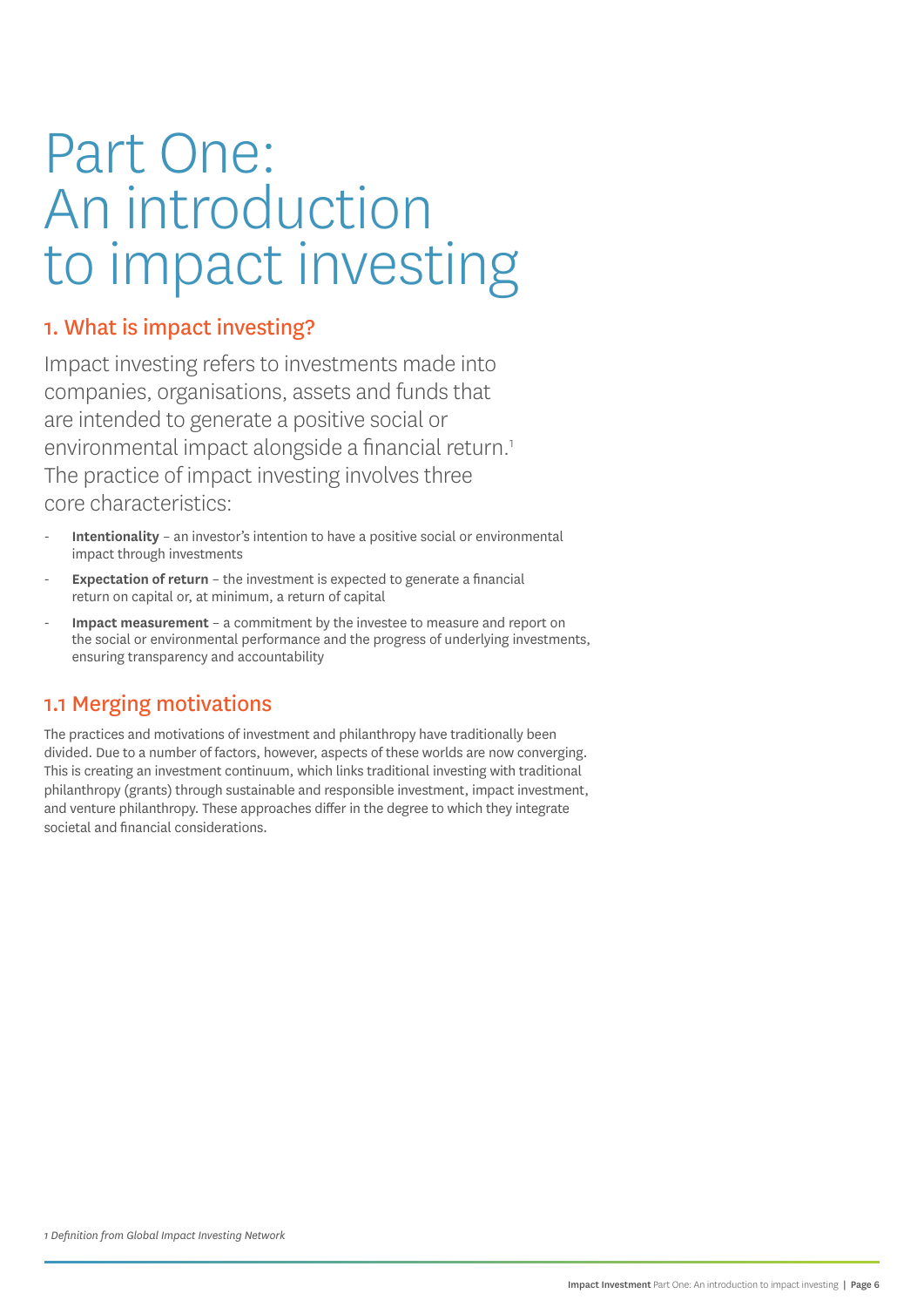#### FINANCIAL RETURN



#### Figure 1: A new investment continuum<sup>2</sup>

Within the term "impact investing" there is a continuum of activity. An impact investment might focus primarily on financial returns (or "finance-first" impact investments), on impact ("impact-first" mission-related investments) or a mix of both. The performance of an impact investment fund must be considered in terms of the purpose for which it was designed.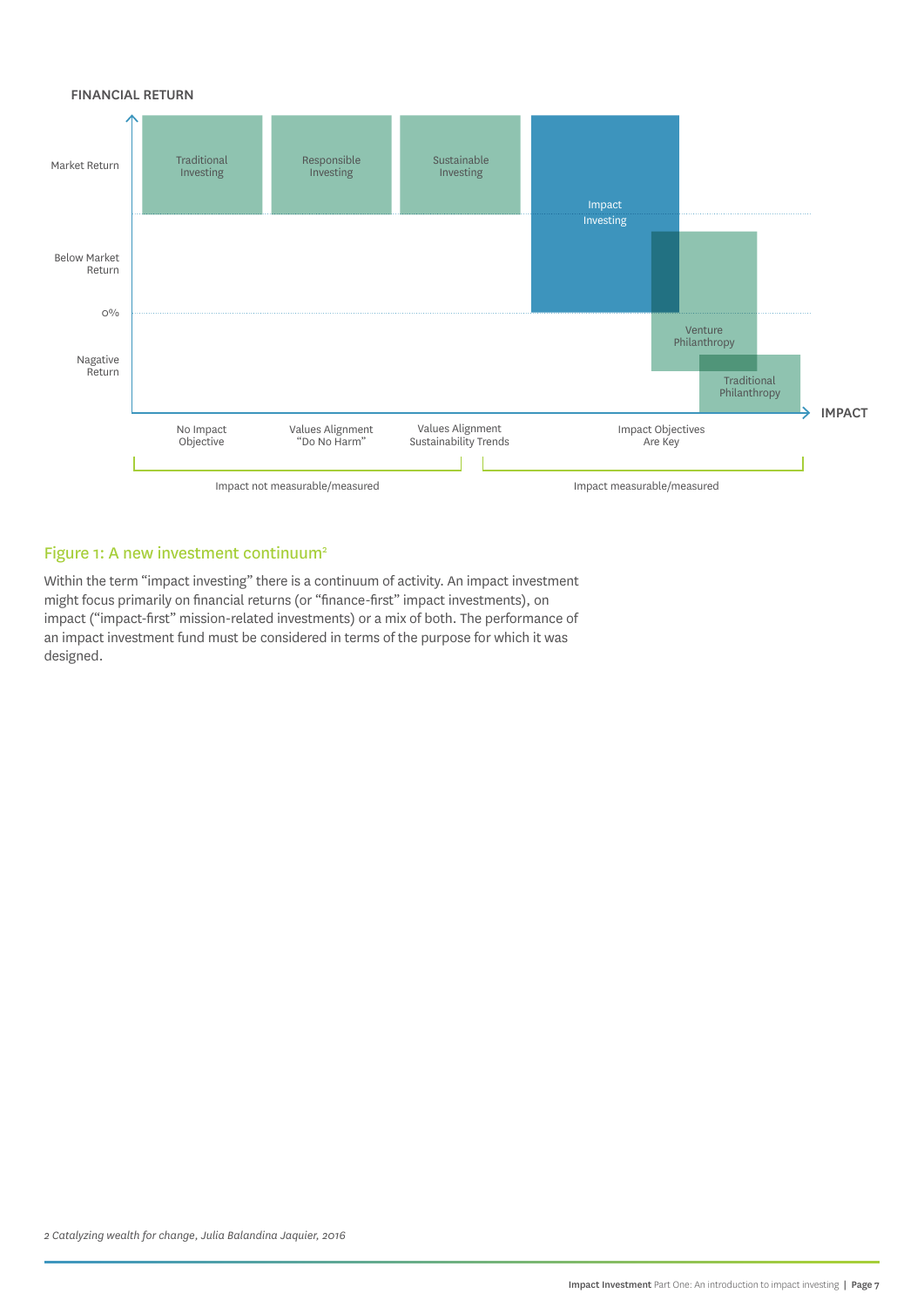#### Table 1: Investment Options<sup>3</sup>

|                                             | <b>Responsible Investment</b>                                                                                        |                                                                                              | <b>Impact Investment</b>                                                                                                            |                                                                                                                                                                                                          |
|---------------------------------------------|----------------------------------------------------------------------------------------------------------------------|----------------------------------------------------------------------------------------------|-------------------------------------------------------------------------------------------------------------------------------------|----------------------------------------------------------------------------------------------------------------------------------------------------------------------------------------------------------|
| <b>Traditional investing</b>                | <b>Responsible investing</b>                                                                                         | <b>Sustainable</b><br>(or ESG) investing                                                     | "Finance-first"<br>impact investment                                                                                                | "Impact-first"<br>mission-related<br>investments                                                                                                                                                         |
| Considers financial risk<br>and return only | Attempts to screen out<br>investments in stocks,<br>companies and industries<br>based on a set of ethical<br>values. | Integrates environmental,<br>social and governance<br>criteria into investment<br>decisions. | Looks for investments that<br>have positive financial<br>return as well as desired<br>environmental, economic,<br>or social impact. | Places investments in funds.<br>companies or charities that<br>are mission aligned. May<br>require positive financial<br>return or be "impact-first"<br>where some, but not all,<br>finance is returned. |
| Any investment with a<br>financial return.  | Excludes e.g. fossil fuels,<br>private prisons, weapons<br>trading.                                                  | Prefers funds/companies<br>with demonstrably good<br>sustainability performance.             | May include investments<br>in alternative/clean<br>energy, education, health,<br>underserved communities.                           | Investments in social service<br>delivery, social enterprise<br>startup, Social Investment<br>Bonds.                                                                                                     |

The terms "responsible investment" and "impact investment" are indicative of slightly different intentions and assessment frameworks. Responsible investment focuses on a business's operations (e.g., environmental, employment, transparency policies and practices), ensuring that its business practices are ethical. Impact investing is about making a measurable positive impact on the world. It focuses on investing in organisations that are creating this impact.

In practice a single investment opportunity might satisfy the needs of both a responsible and impact investor. For example, a renewable energy company might create a measurable impact that benefits the environment. In doing so it may perform exceptionally well in its stewardship of natural resources (environmental criteria), and it may also act ethically towards employees and other stakeholders and report transparently on its activities and impact.

## Finance-first

- Prioritises financial return.
- Designed to deliver financial returns at the level of comparable commercial investment funds.
- Financial instruments and impact measurement are often uniform to reduce the cost of running the fund.
- Impact measurement is less detailed (e.g. allow the investee to put forward some key indicators of success or may assign some metrics to report on based on the aims of the fund.)
- IRIS (Impact Reporting & Investment Standards) metrics are preferred so that funds can be compared against each other.<sup>4</sup>
- Usually invests in scalable social businesses or propertybacked investments.

## Mixed motive

- Focuses on high-impact investments that provide reasonable returns.
- May accept sub-market rate returns, but a return is still expected, rather than purely covering administrative costs.
- Robust impact measurement processes will be used, may not be bespoke for each investment.
- May invest in later-stage ventures, e.g. growth of social enterprises with proven solutions and business models, structured investments (e.g. SIBs, subordinated debt) or high growth social businesses tackling a very pressing social or environmental issue.

*3 Adapted from Aon Hewitt Retirement and Investment Blog:* 

*www.retirementandinvestmentblog.aon.com/BlogHome/Blog/January-2017/A-(Re)Introduction-to-Responsible-Investing.aspx*

*4 IRIS metrics are an initiative of GIIN and represent a catalogue of industry best practice metrics for a variety of sectors.*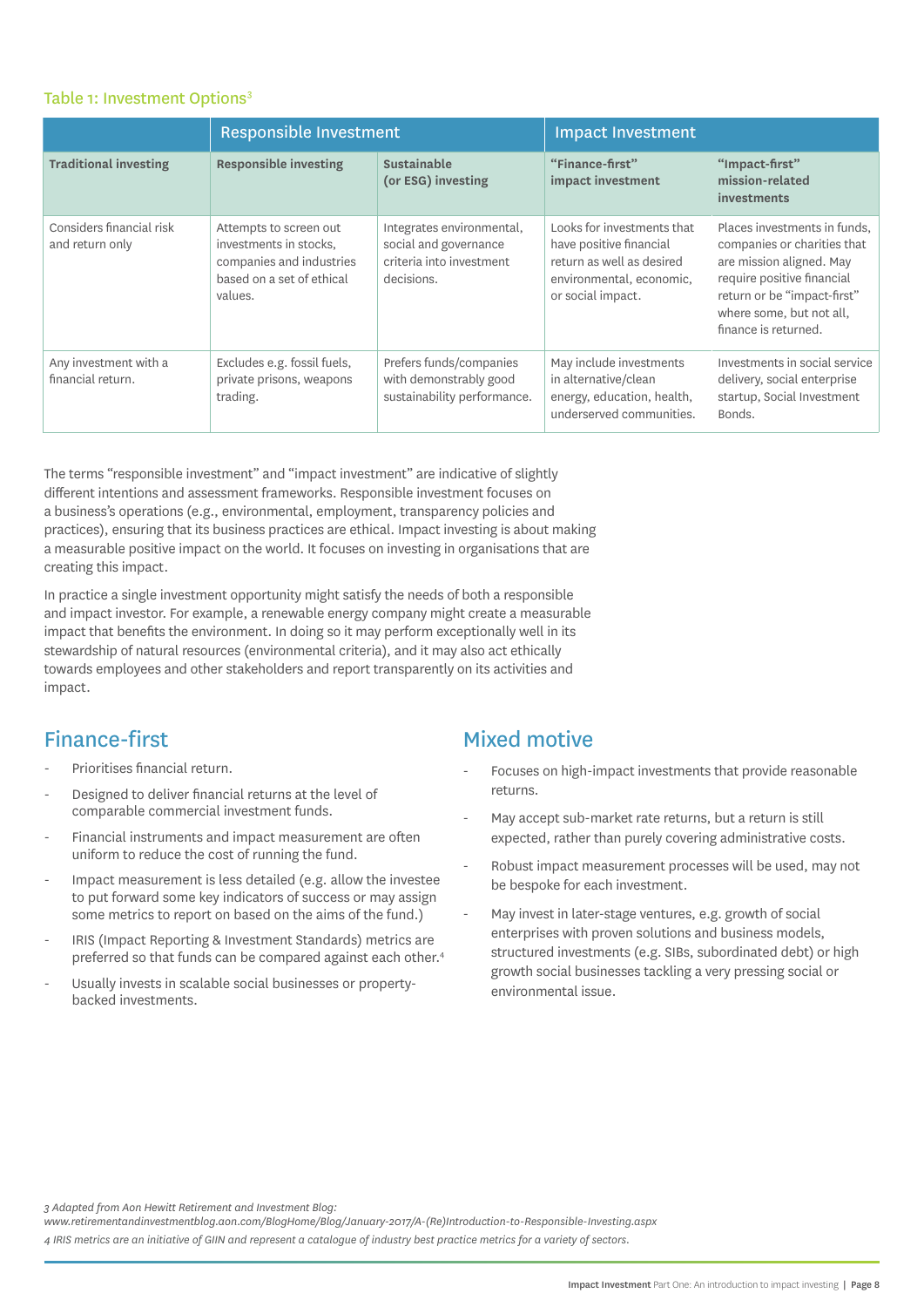## Impact-first

- Designed to maximise impact.
- Financial instruments and measurement frameworks are tailored for each investment to best serve the subject of the investment and its intended impact.
- Often intends to cover costs rather than make a profit and may charge an interest rate as low as 1%, provide guarantees or even invest at a loss to leverage capital from other parties.
- Invests in trading charities, social enterprises or social service providers (e.g. SIBs) that address intractable social problems.
- Generally will have a programmatic focus rather than being a general impact fund.

2. What's driving these developments?

In New Zealand and comparable countries, demand for impact investing is developing as a result of the changing landscape of organisations focused on the provision of community benefit and social services. This includes:

- An increase in community-based organisations taking ownership of local assets and local service delivery. In the UK, where multi-year data is available, a 2015 report recorded that the community shares market had raised almost £60 million since 2009, with upwards of £20 million raised in 2014 alone, bringing more than 60,000 new investors into the ownership of local assets and services.<sup>6</sup>
- An increasing focus on the benefits of self-sustainability resulted in increased trading activity in the charity and non-profit sector, and increasing numbers of social enterprises. In New Zealand, charitable income from traded goods and services increased from around \$5 billion in 2004 to almost \$9 billion in 20137 . In Scotland, 42% of social enterprises have been established in the last 10 years.<sup>8</sup>
- Changes in public sector commissioning (contracting for outcomes) and devolution of budgets to service users creating a new market for social service delivery (e.g. New Zealand's Disability Support Services Strategic Plan and the Australian National Disabilities Insurance Scheme).
- The scale of funds needed to scale successful interventions. The New Zealand Housing Foundation, for example, raised a \$100 million fund to scale its successful intervention and become sustainable.

*5 Introducing the Impact Investing Benchmark, Cambridge Associates and Global Impact Investing Network, 2015*

*6 Inside the Market, Community Shares Unit, Locality & UK Government, 2015*

*7 The Cause Report New Zealand, JBWere, 2017*

*8 Social Enteprise in Scotland Census, Social Value Lab, 2015*

There is now a substantial body of evidence that suggests that impact investing funds that are designed to provide market rate returns ("finance-first" impact funds) are not inherently disadvantaged because of their focus on impact. This means that a substantial proportion of impact investments don't require a trade-off between financial returns and social returns. A report undertaken by Cambridge Associates and GIIN reviewed 51 private impact investing funds and found the performance of the two benchmark groups is broadly on par.5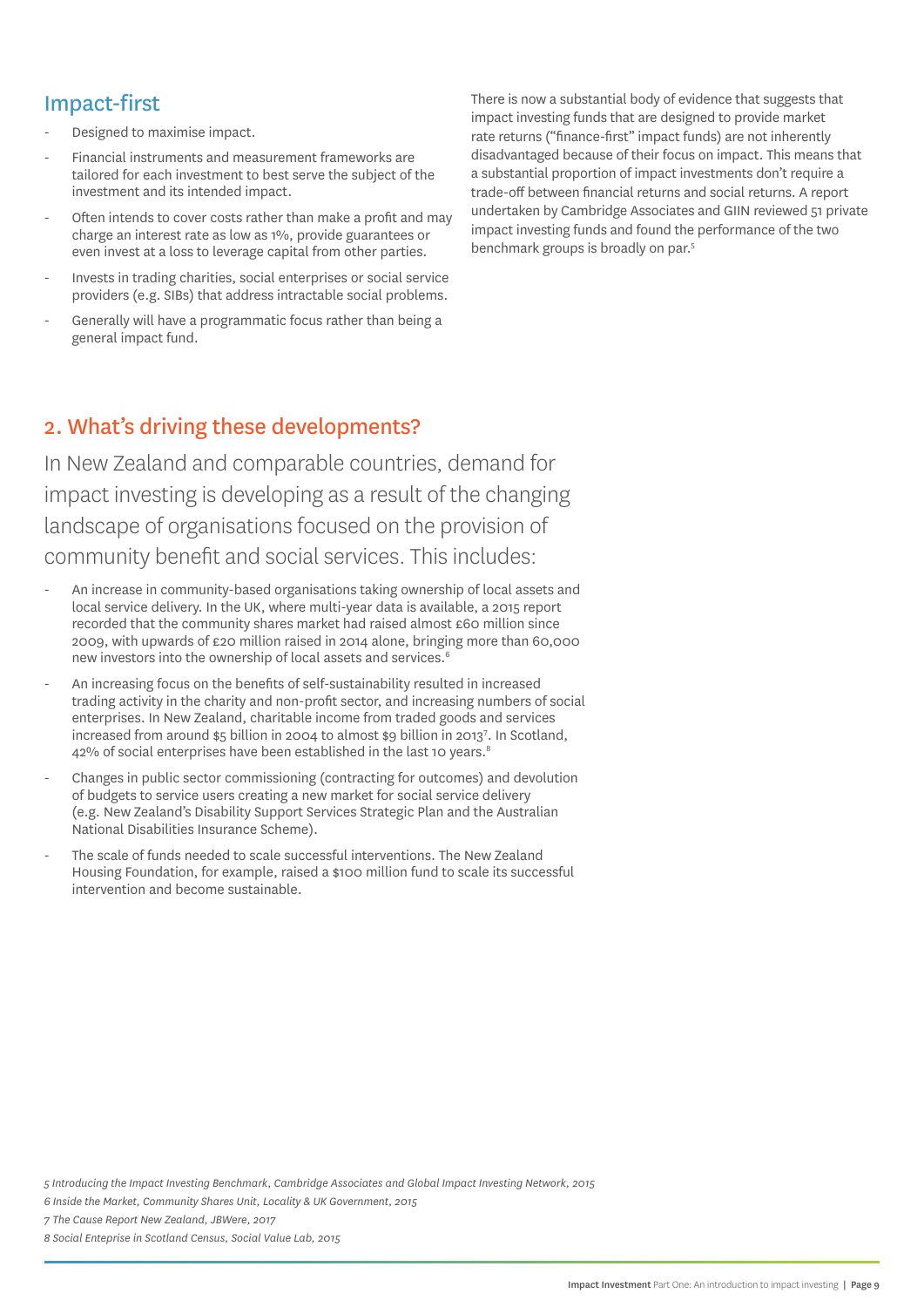## 2.1 What's happening globally

Buoyed by government and legislative support, international impact investment markets have developed rapidly, with members of the Global Impact Investing Network (GIIN), founded in 2009, now boasting an aggregate US\$114 billion in funds under management.





In the UK, the latest figures released by the Government-backed impact investment wholesale fund, Big Society Capital<sup>10</sup> indicate that impact investments (funds under management) in the UK at the end of 2016 amounted to  $\epsilon$ 1,950 million. This is an increase of 30% compared to 2015 figures, double the total market size that was projected by Boston Consulting Group in 2012. In addition, the average deal size had also risen from £108k to £144k, indicating an increasing confidence with investment on the demand side.

In Australia, the Federal Government has made a AUS\$30 million commitment to develop a strong social impact investing (SII) market in Australia. The current market size (FUM) is reported to be AUS\$4.1 billion<sup>11</sup>.

It should also be noted that, globally, the philanthropic sector has driven innovation in this space. Charitable trusts and foundations made up 100% of the investors in the first social impact bond<sup>12</sup> and, alongside government, have been significant funders of Community Development Finance Intermediaries (CDFIs) and Social Investment Finance Intermediaries (SIFIs). They are continuing to play a key role in the development of impact investment. The below diagram from GIIN describes how philanthropic funds formed almost half of the overall impact investment market in 2012.

*<sup>9</sup> Global Impact Investment Network (GIIN), 2017*

*<sup>10</sup> https://www.pioneerspost.com/news-views/20170731/big-society-capital-uk-social-investment-market-worth-2bn*

*<sup>11</sup> Responsible Investment Benchmark Report 2017 Australia, RIAA, 2017*

*<sup>12</sup> Impact Bond Database, Social Finance UK, <www.socialfinance.org.uk/database/>*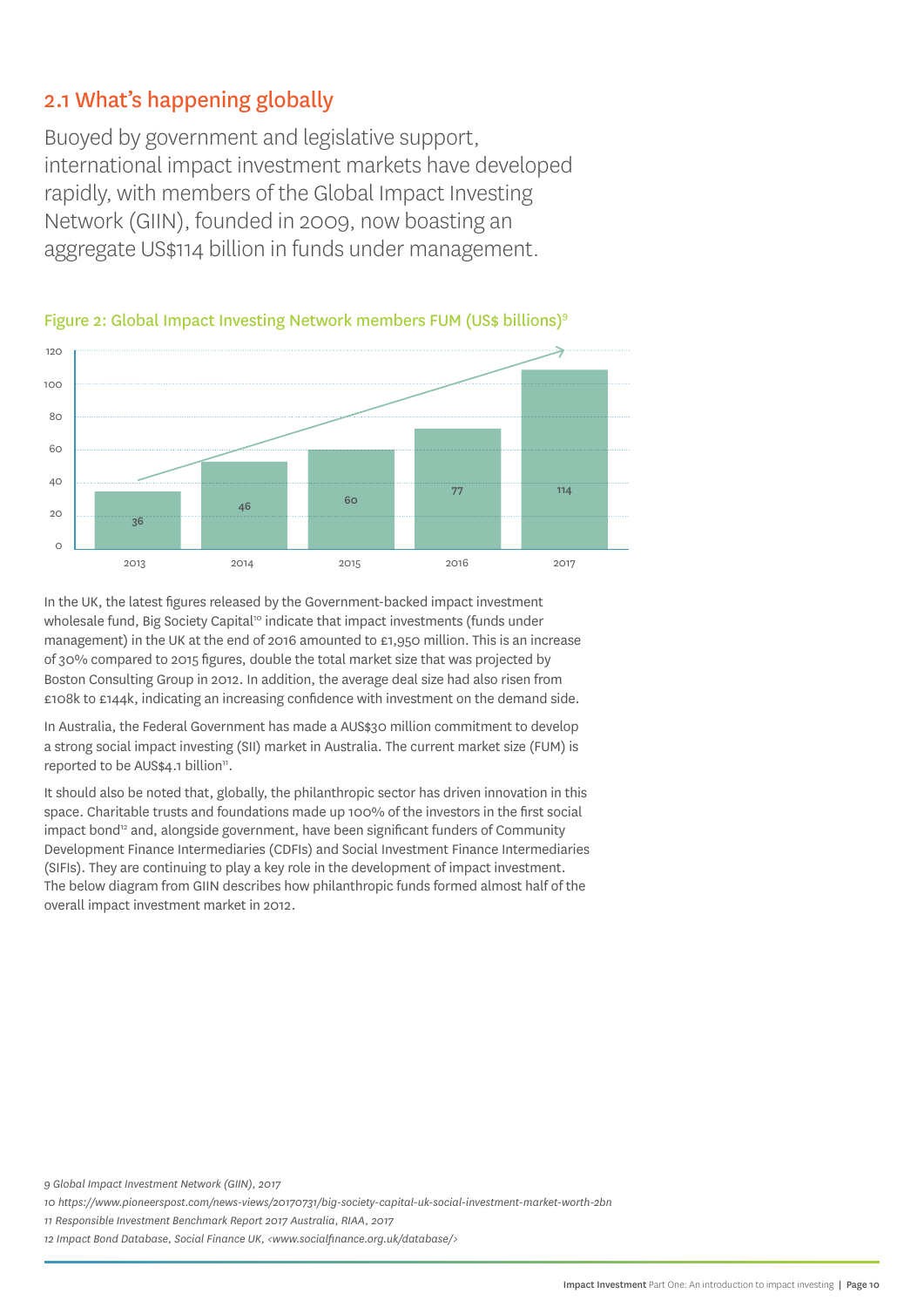#### Figure 3: Source of Funds for Impact Investment Fund Managers, 2012<sup>13</sup>



## 2.2 Social Impact Organisations

Terms such as "social enterprise" and "social business" are subject to substantial debate in New Zealand and internationally. It is most useful to focus on the activity the sector is trying to promote, which is the activity of trading in goods and services in order to deliver a social or environmental impact. It is the activity of trading in goods or services that allows an entity to be sustainable, or to scale up.

For the purposes of this report, any organisation that exists primarily to further social or environmental impact is referred to as a "social impact organisation". Examples of the range of forms that a social impact organisation can take are described in section 4.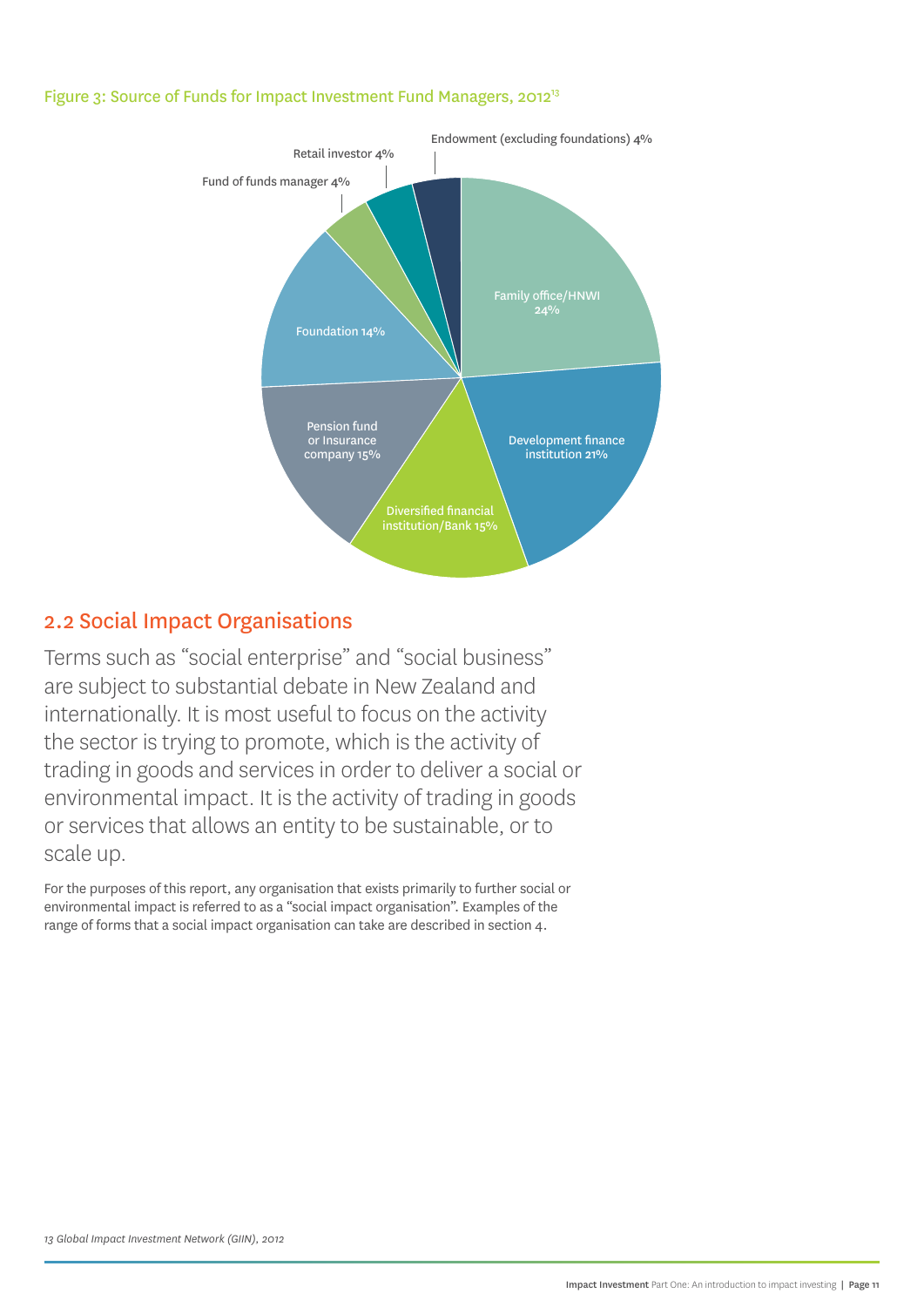## 2.3 The opportunity for social impact organisations seeking finance

## Why do organisations seek impact investing rather than grants?

- Organisations may need a scale of finance that is not available from grants alone. The New Zealand Housing Foundation, for example, sought \$100 million to scale their operations.
- There may not be a grant funder available with an aligned programme strategy or policy. This is commonly reported by social impact organisations that engage with the Ākina Foundation.
- Commercial investment instruments do not suit the needs of social impact organisations (e.g. equity, issuing shares, is the standard form of patient capital, but requires giving up ownership of the organisation which is undesirable and not possible for organisations that have not-for-profit legal structures).
- Commercial investors and finance providers will not engage with social impact organisations because they are unfamiliar with them and assume that transaction costs and investment risks will be high.14
- The costs of capital from commercial sources can be too high. Thought-Wired, a social business, struggled to get early-stage funding from angel investors because its financial projections could not show returns at the level that these investors expected).
- Investment relationships can add value because the investors often have experience and contacts and, once invested, have skin in the game.

## 3. The New Zealand context

New Zealand's not-for-profit (NFP) sector has an income of around \$20 billion15 a year and supports a range of organisations and activities that benefit New Zealand communities. Funding from the philanthropic sector, however, even alongside public spending added, is not able to keep up with the demands of increasing social and environmental issues.

NFP trading activity has increased significantly over the last decade (now representing more than half of the overall sector's income), but the New Zealand social impact sector continues to face fundamental issues regarding scale and sustainability. This is consistent with the international experience.<sup>16</sup>

In addition to introducing a new source of revenue, trading activity unlocks the opportunity for NFPs to access a broader range of financing options. Demand for impact investment services in New Zealand indicates that the market is under-served both in terms of appropriate and aligned investment capital, and technical support to access investment.

As the 'enterprise' capacity in the NFP sector continues to grow, and the number of social enterprises and social businesses increases, impact investment represents an opportunity to expand the capital base available to the social impact sector. This in turn offers the potential to scale social and environmental solutions.

*14 See Kilmarnock Case Study < http://akina.org.nz/venture/kilmarnock/>*

*15 The Cause Report New Zealand, JBWere, 2017*

*16 The Cause Report, JBWere, 2016*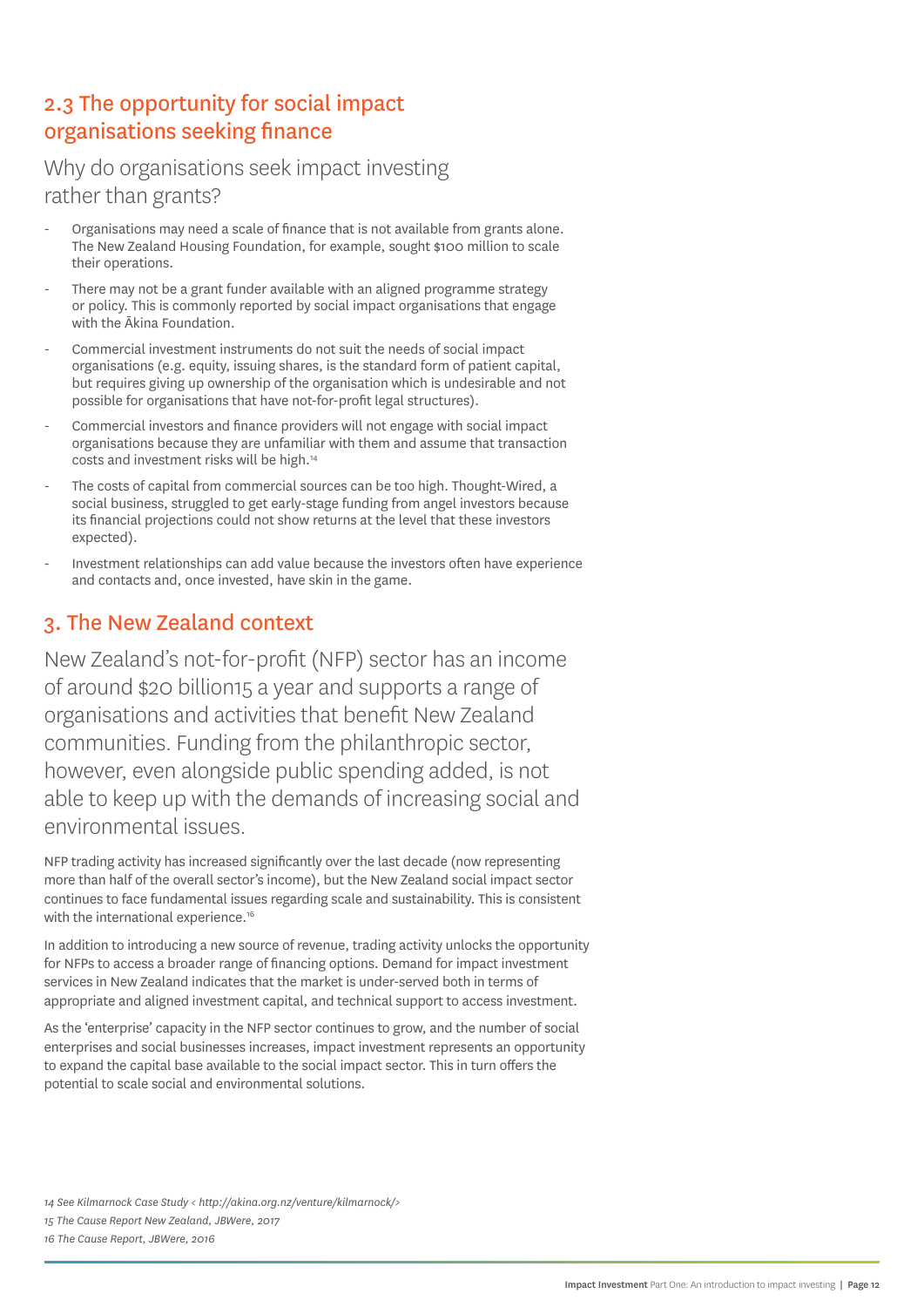## 3.1 The demand for impact investing

In 2016 the Ākina Foundation issued a national survey to better understand the demand for impact investing in New Zealand. There were 109 respondent social impact organisations that shared their experience of impact investing. Some key takeaways are set out below:

- 50% of participants were not yet engaging in impact investment, but expressed a desire to see additional funding options
- 25% wanted to engage in impact investment but had no idea where to start they did not know who provided it or who could support them to access it
- 5% were currently seeking impact investment and were able to service investment but were finding it incredibly difficult to find investors who would engage with them
- 10% had raised investment but reported that it had been a difficult and inefficient process. Many noted that the impact side of their business had been viewed by investors as an undesirable distraction from their trading activities
- 10% reported that they had either raised or were seeking impact investment, but were thinking of grant funding

Impact investing funds and other infrastructure are very new to the New Zealand market. There are currently a number of notable initiatives that are at varying stages of engaging with the market.

| Initiatives in the New Zealand market            |                                                                                                                                                                                                                                                                                                                                                                                                                                                                                                                                      |  |
|--------------------------------------------------|--------------------------------------------------------------------------------------------------------------------------------------------------------------------------------------------------------------------------------------------------------------------------------------------------------------------------------------------------------------------------------------------------------------------------------------------------------------------------------------------------------------------------------------|--|
| <b>Strategy</b>                                  | <b>Description</b>                                                                                                                                                                                                                                                                                                                                                                                                                                                                                                                   |  |
| The Impact Enterprise Fund                       | The Akina Foundation and New Ground Capital have partnered to build a<br>"finance-first" impact investing fund. The fund will invest in high growth<br>businesses that are having a measurable social and/or environmental<br>impact and are incorporated in New Zealand. The fund seeks to make<br>market-rate financial returns for investors and will focus on providing<br>growth capital to ventures. The fund closed the first round with \$8 million<br>committed by investors at the end of 2017.                            |  |
| Soul Capital                                     | Soul Capital is an early stage social finance intermediary. It will provide<br>finance alongside support services to New Zealand social enterprises. Soul<br>Capital made invested in Conscious Consumers with a record \$2 million<br>capital raise for international expansion at the end of 2017 <sup>17</sup> .                                                                                                                                                                                                                  |  |
| <b>New Zealand Government Social Impact Bond</b> | Earlier this year the New Zealand Government launched its first social<br>impact bond focused on getting people in South Auckland with medium-<br>level mental health conditions back into work. This pilot scheme (\$1.5)<br>million invested) represents the continued willingness of the New Zealand<br>Government to find alternative ways of financing social service provision.<br>It has also been building its capability to engage with social service<br>providers on the basis of contracting for outcomes. <sup>18</sup> |  |

## Initiatives in the New Zealand market

*17 http://www.scoop.co.nz/stories/BU1711/S00799/nz-social-enterprise-raises-2m-to-fuel-international-growth.htm*

*18 The* Ākina *Foundation, Accelerator for Results Programme.*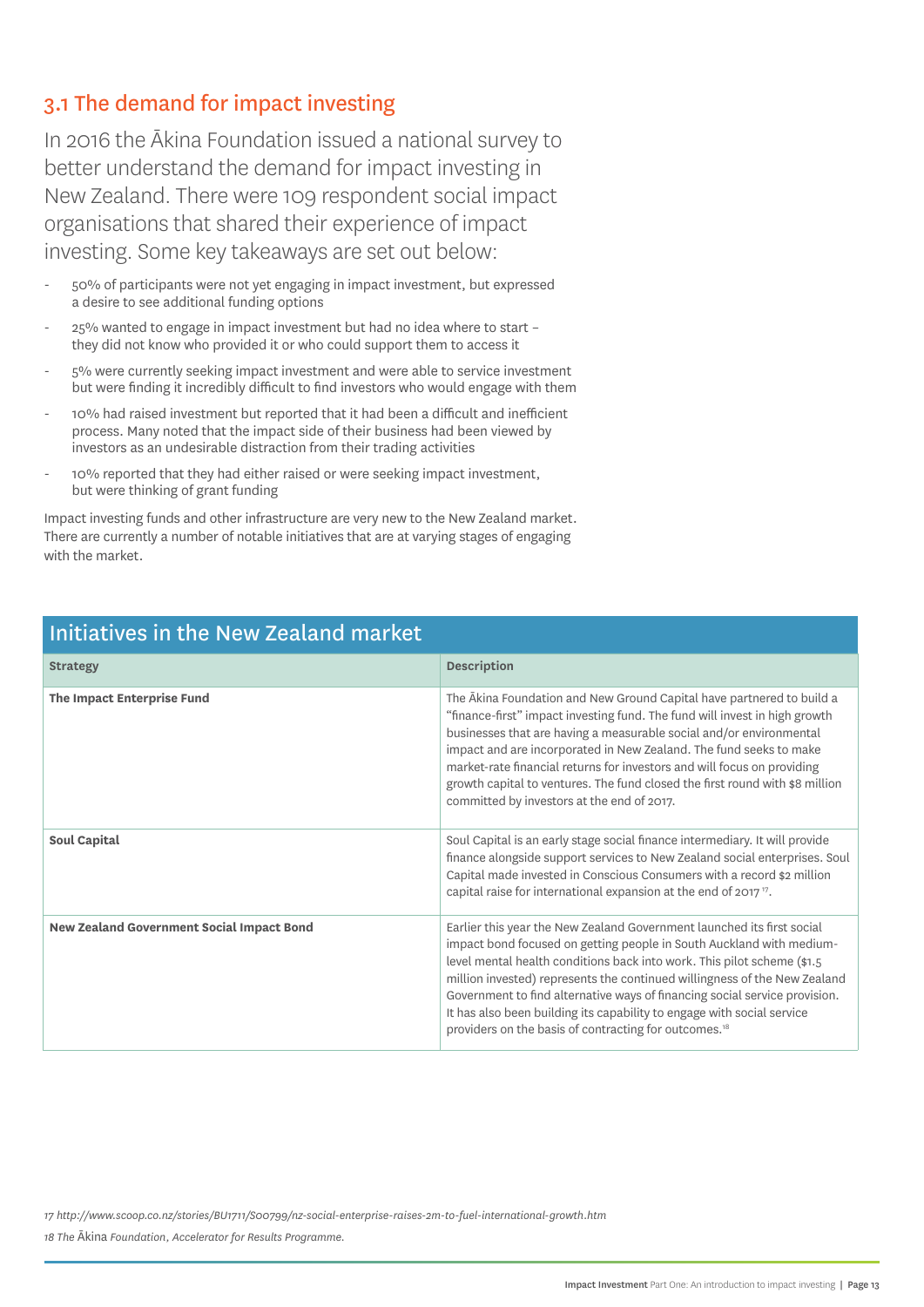## 4. What types of organisation can take impact investment?

Impact investing has the potential to support any organisation, programme, or project that creates positive social or environmental outcomes and has the ability to repay the financial capital that it receives.

In order to repay capital, the entity receiving the investment must have a viable model that generates, or has the potential to generate, ongoing revenue. In nearly all cases revenues will be generated through the provision and trade of goods and/or services.

Typically, the following types of entity have the potential, and are in scope, to take on impact investment.

### Trading charity

#### **Description**

Charity that undertakes trading activities to supplement their income. Any legal structure with charitable status. Sometimes the trading arm is a company that is wholly owned by the charity.

#### **Example**

**Barnardos** is a charitable trust that exists to support the wellbeing of children. It derives some of its income through the provision of early learning and childcare services.

#### Service provider

#### **Description**

A service provider that primarily contracts with government. May take various legal forms.

#### **Example**

**Ngāpuhi Iwi Social Services** was established to be a key service provider to Ngāpuhi, by Ngāpuhi. The service has a number of strategic relationships with key government agencies that enables it to provide comprehensive support.

#### Social enterprise

#### **Description**

An entity with a partial asset lock that sustains itself through trading activity and reinvests the majority of profits back into mission. Could be a company that is wholly or majority owned by a charitable trust or have charitable status. May also be a company that is structured so that the majority of profits must be re-invested.

#### **Example**

**ĀKAU** is a design and architecture studio based in Northland, New Zealand that engages young people in the design of real projects and products.

## Social business / Mission-led business

#### **Description**

An entity that is able to distribute profits but whose primary purpose is to create and scale social impact. Generally, a Limited Liability Company.

#### **Example**

**The William Pike Challenge** is a subscription-based youth development programme sold directly into schools.

### Special Purpose Vehicle

#### **Description**

A financial vehicle for a structured project or programme. Usually a limited company or limited partnership. Often owned in trust.

#### **Example**

**The Murray-Darling Basin Balanced Water Fund** was established to invest in permanent water rights. Its purpose is to achieve the objectives of securing water for agriculture, realising a financial return and restoring threatened wetlands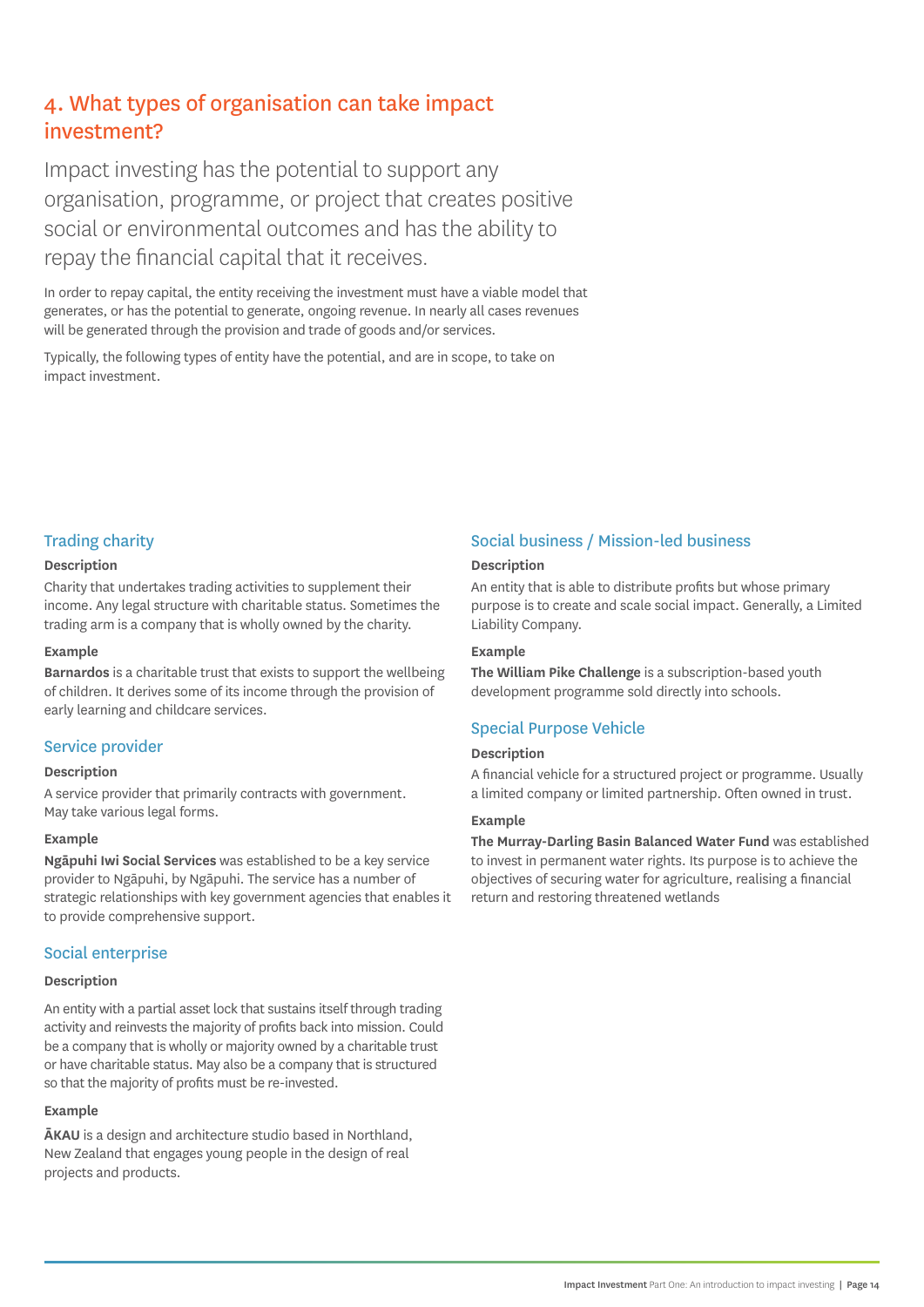## 5. What role does investment play?

Impact investment is typically sought for any of the following purposes:

| <b>Purpose</b>         | <b>Description</b>                                                                                                                                                                                                                                                |
|------------------------|-------------------------------------------------------------------------------------------------------------------------------------------------------------------------------------------------------------------------------------------------------------------|
| Seed                   | Patient capital <sup>19</sup> that provides resource to explore new products, services<br>and business models. Capital might go directly into research and<br>development or provide income so that individuals can dedicate their time<br>to driving innovation. |
| Scale                  | Patient capital provided directly into an operational business on the basis<br>of a validated business model and a solid growth strategy.                                                                                                                         |
| <b>Working capital</b> | Providing upfront capital to meet the costs of delivering a contract that<br>will provide sufficient cash flow to repay the investment. Investing in social<br>bonds is an example of this type of investment.                                                    |
| Asset purchase         | Providing capital to purchase a premises or other form of large asset that<br>an organisation has the ability to enable or provide revenue over time.                                                                                                             |

## 6.What forms of investment can different organisations take?

The legal form of an entity affects the investment instruments with which it is able to engage.

Given that some investment instruments are more suitable for certain purposes (e.g. equity for growth), this can provide an incentive to organisations to select a legal form based on their practical needs, or have multiple legal forms. For example, a registered charity is generally dependent on grants for seed funding as they are excluded from selling equity (i.e. shares in a company) and debt (unless soft/unsecured) is a poor instrument for growth capital, as it generally requires assets to secure the loan, and evidence of existing cash flow.

| A Summary of capital options available to each legal form |               |                           |                     |                     |                                             |
|-----------------------------------------------------------|---------------|---------------------------|---------------------|---------------------|---------------------------------------------|
|                                                           | <b>Grants</b> | <b>Equity</b>             | <b>Patient debt</b> | <b>Secured Debt</b> |                                             |
| <b>Charitable Trust</b>                                   |               | $\bm{\times}$             |                     |                     | Requires security and existing<br>cash flow |
| <b>Trust</b>                                              |               | $\bm{\times}$             |                     |                     | Requires security and existing<br>cash flow |
| <b>Incorporated Society</b>                               |               | $\boldsymbol{\mathsf{X}}$ |                     |                     | Requires security and existing<br>cash flow |
| <b>Limited Partnership</b>                                |               |                           |                     |                     | Requires security and existing<br>cash flow |
| <b>Co-operative Company</b>                               |               |                           |                     |                     | Requires security and existing<br>cash flow |
| Company                                                   |               |                           |                     |                     | Requires security and existing<br>cash flow |

*19 Investments offered on a long-term basis (typically 5 years or longer) and on soft terms (e.g. capital/interest repayment holidays and at below-market interest rates).*